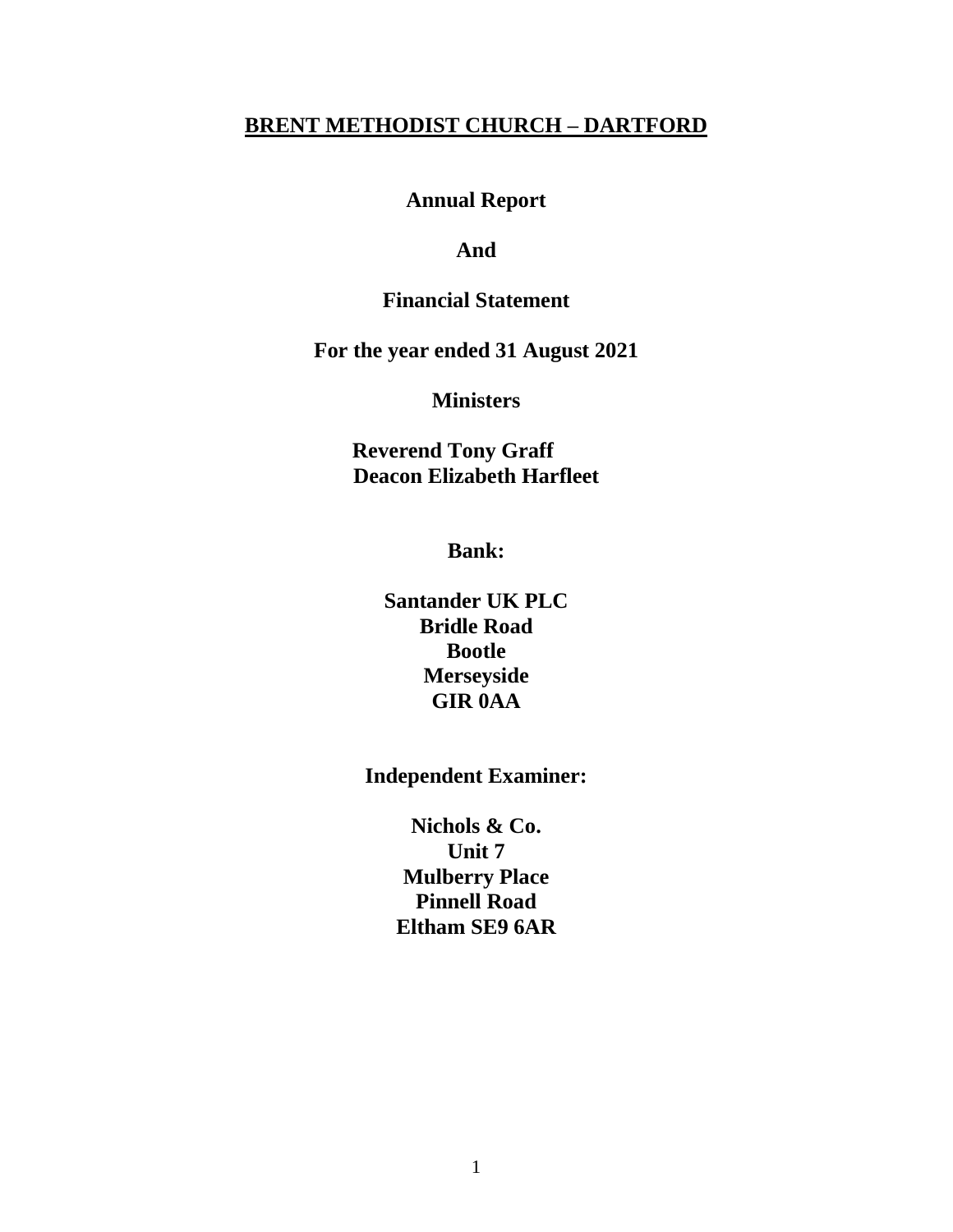## **BRENT METHODIST CHURCH DARTFORD - TRUSTEES REPORT**

The address of the Church is Brent Methodist Church, St Vincent's Road, Dartford, Kent DA1 1XF.

#### **Structure, Governance and Management**

Brent Methodist Church forms part of the North Kent Circuit (36/21) within the South-East District and is governed by the Constitutional Practice and Disciplines of the Methodist Church.

Extracts from the Methodist Constitutional Practice and Discipline state that the church stewards are corporately responsible with the ministers exercising pastoral responsibility in relation to the Local Church for giving leadership and help over the whole range of the church's life and activity. Such activities are managed, agreed upon and executed by the "Managing Trustees" of the local church who are all members of the Church Council. The Church Council has authority and oversight over the whole area of the ministry of the church, including the management of its property. Aims and methods, the determination and pursuit of policy and the deployment of available resources form part of its responsibilities. In many cases it will appoint committees which will have authority, in their own areas of responsibility, to initiate action, co-ordinate the work done in the church, advise the Church Council and report to it, being subject to its authority and oversight.

The stewards are appointed and recruited during the annual general church meeting. Eligible voting members of the meeting nominate and present to the minister such names seven days before the meeting and these names are voted on during the meeting. Other members who want to serve as trustee representatives can also be nominated by a voting member to be voted on during the meeting. The other officers such as the treasurer, communion stewards, pastoral secretary, class leaders, council secretary and other officers or committees as the council requires are selected and approved by the church council members during church council meetings.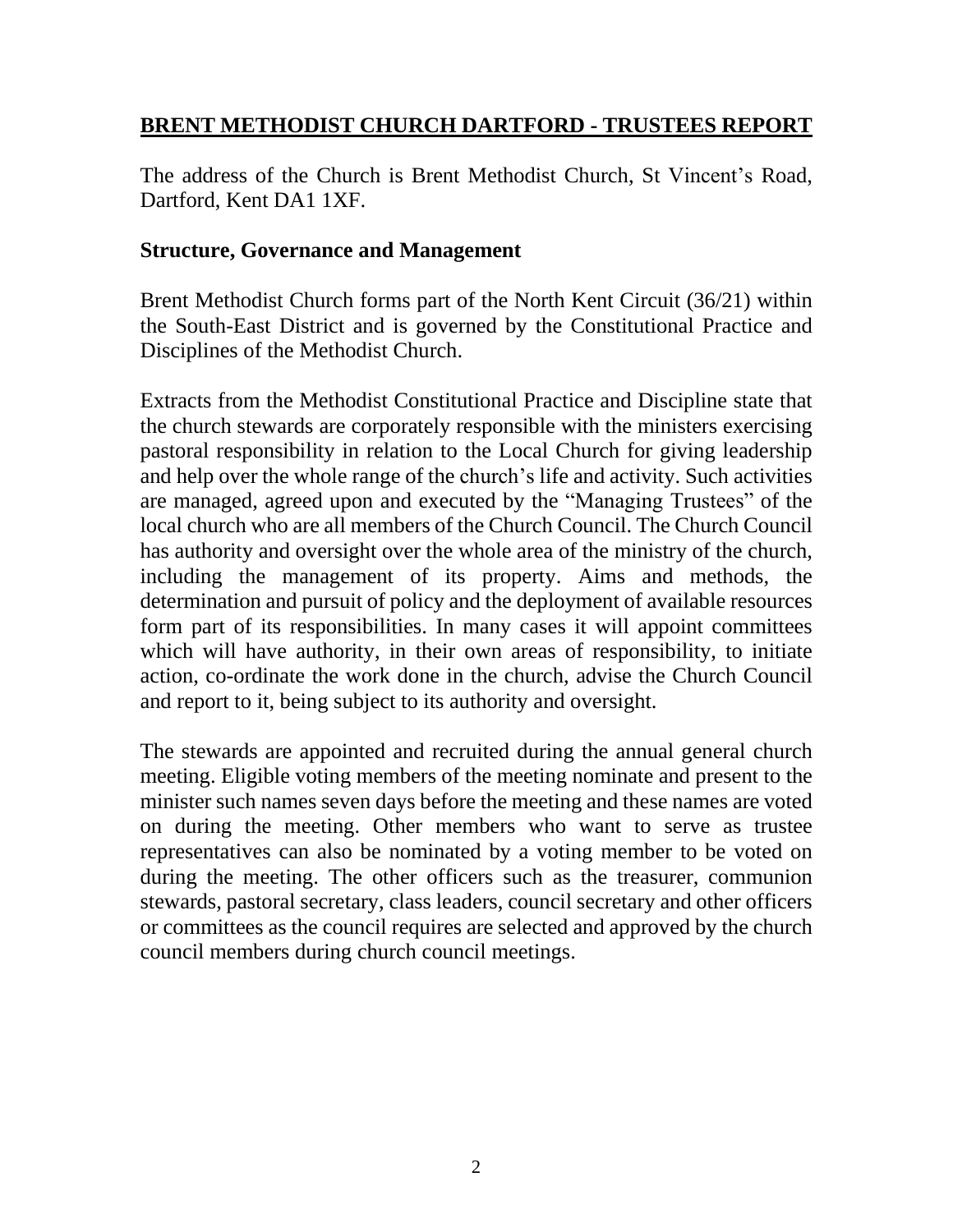The members of the Church Council are the Trustees of the Church. Those who served as Managing Trustees during the year from 1<sup>st</sup> September 2020 to 31st August 2021 are as follow:

| <b>Name</b>               | Role                      | Date Appointed/ (Resigned) |
|---------------------------|---------------------------|----------------------------|
| <b>Tony Graff</b>         | Minister                  | September 2020             |
| <b>Elizabeth Harfleet</b> | Minister                  | September 2019             |
| Gillian Bratley           | Council Member            | March 2020                 |
| <b>Fiona Crowhurst</b>    | <b>Property Secretary</b> | March 2009                 |
| <b>Edric Davies</b>       | <b>Council Member</b>     | March 2011                 |
| <b>Keith Dear</b>         | Council Member            | $(\text{July } 2021)$      |
| Tunde Dipita-Williams     | Treasurer                 | August 2008                |
| <b>Karen Dudley</b>       | Steward                   | April 2018                 |
| Patrick Marie             | <b>Senior Steward</b>     | March 2016                 |
| Sarah Adomah              | Steward                   | (July 2021)                |
| John Wilson               | <b>Council Member</b>     | March 2011                 |
| Lorna Wilson              | Steward                   | March 2016                 |
| Susan Waterman            | Council Member            | March 2016                 |
| Dele Orekoya              | Pastoral Committee Sec.   | March 2019                 |

Finance and Property Committee is a sub-committee of the Church Council, to which it reports.

#### **Objectives and Activities**

The main objective of the fellowship is the proclamation of the Gospel of God concerning His Son Jesus Christ, the Lord, through preaching and teaching the Word of God.

The mission of the fellowship is to establish and to extend the Kingdom of God in Dartford, United Kingdom and the World.

Activities to promote the objectives of the charity and for the public benefit including missionary support, community outreach programs and youth work.

To give 10% of its income to worthwhile causes and charities as a tithe.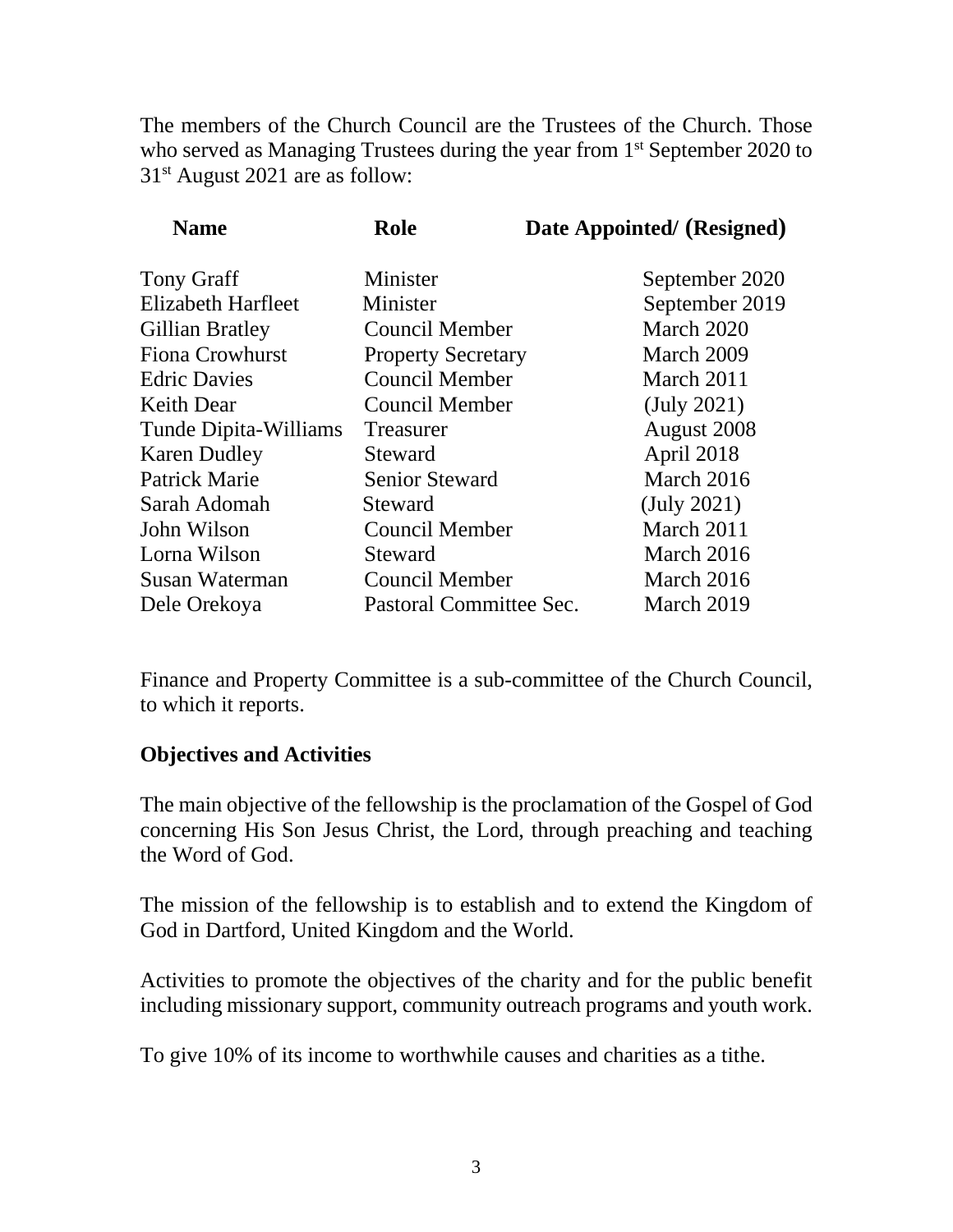## *Public Benefit Compliance*

The Trustees confirm that they have complied with their duty to have regard to the guidance on public benefit as published by the Charity Commission.

# *Looking Back*

We give praise and thanks to God for His innumerable blessings. Each year brings its own challenges, and this year has seen one not dissimilar to last year as the COVID-19 pandemic has continued. We continue to experience the faithfulness of our God even more so at times such as this. We have had some members move on and new members join in our Sunday worship to grow the Kingdom of God. The church continues to be a multi-cultural church, with members of all ages, which in itself brings diversity to worship and interactions.

We praise God for Reverend Tony Graff and Deacon Elizabeth Harfleet, for their leadership and ministry. We are grateful to our dedicated team of worship leaders, for their hard work and devotion when working with preachers and leading services. This has been even more noticeable having had to lead worship without members of the congregation being able to sing out loud due to national restrictions being in place.

It is wonderful to hear from visitors, including visiting preachers, who come to the Brent that they have received a warm welcome, enjoyed hospitality and felt the presence of the Holy Spirit in our Church.

Harvest last year was a virtual service led by our Worship Leaders.

# *ADVENT COURSE*

Ann Matthews and Deacon Elizabeth ran an Advent Course which started on the 1st of December, 2020 for four weeks.

The course was entitled "Singing the story" an advent Bible study by John Birch. This study was a series of theological reflections based on well-known Christmas Carols listed below.

- Come Thou long expected Jesus.
- The Angel Gabriel from heaven.
- God rest you merry gentlemen.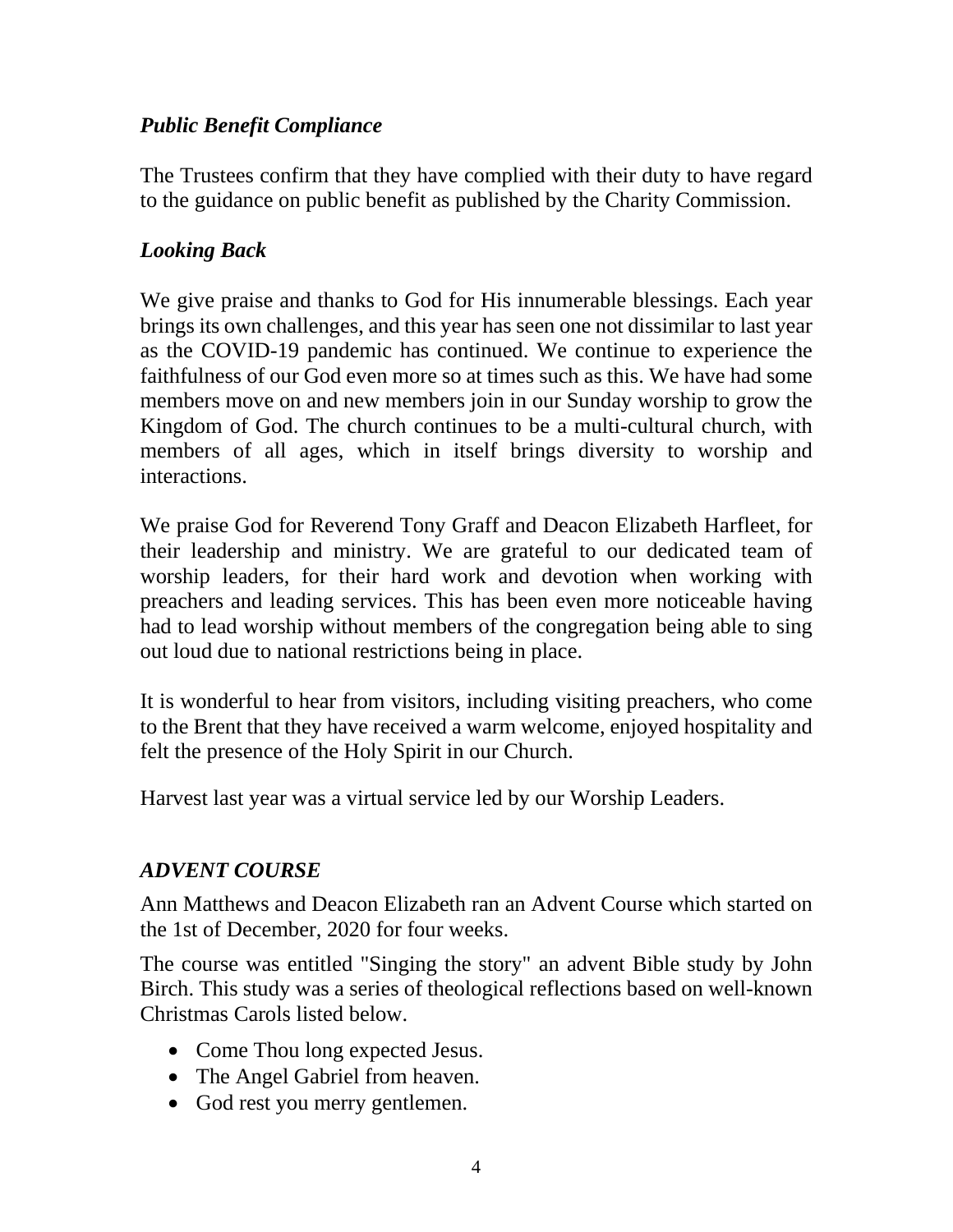• Let heaven and earth combine

# *CHRISTMAS*

The annual Carol service was not able to be held this year unfortunately, but restrictions were able to be lifted temporarily to allow us to hold a service on 20th December led by Gill Gray and a traditional service on Christmas Day led by Deacon Elizabeth. After the Christmas Day service there was an opportunity for all to join in the open-air carol singing led by Fiona  $\&$ Elizabeth. It was very successful. Fiona was also instrumental in organising carol singing for the elderly and housebound members within our local community.

# *LENT*

We wish to thank Ann Matthews and Fiona for running The Lent Course entitled, " Methodist Way of Life".

A Methodist Way of Life encourages us to grow together and to explore themes focusing on Worship, Evangelism and Learning and Caring and Service. Bart Woodhouse also offered another online course during Lent entitled "Talking Jesus"

Both courses were very successful and engaged with at least 14 of our church members.

# *Giving*

Based on the biblical principle that says "it is more blessed to give than to receive", each year we ensure we give 10% of our income as donations to worthy causes. This amount is then distributed to missions, disaster afflicted areas and charities. The proposed beneficiaries are reviewed prayerfully each year. We also have a benevolent fund, with additional monies given by the congregation following communion services, which can be used by the Minister to respond to emergency needs.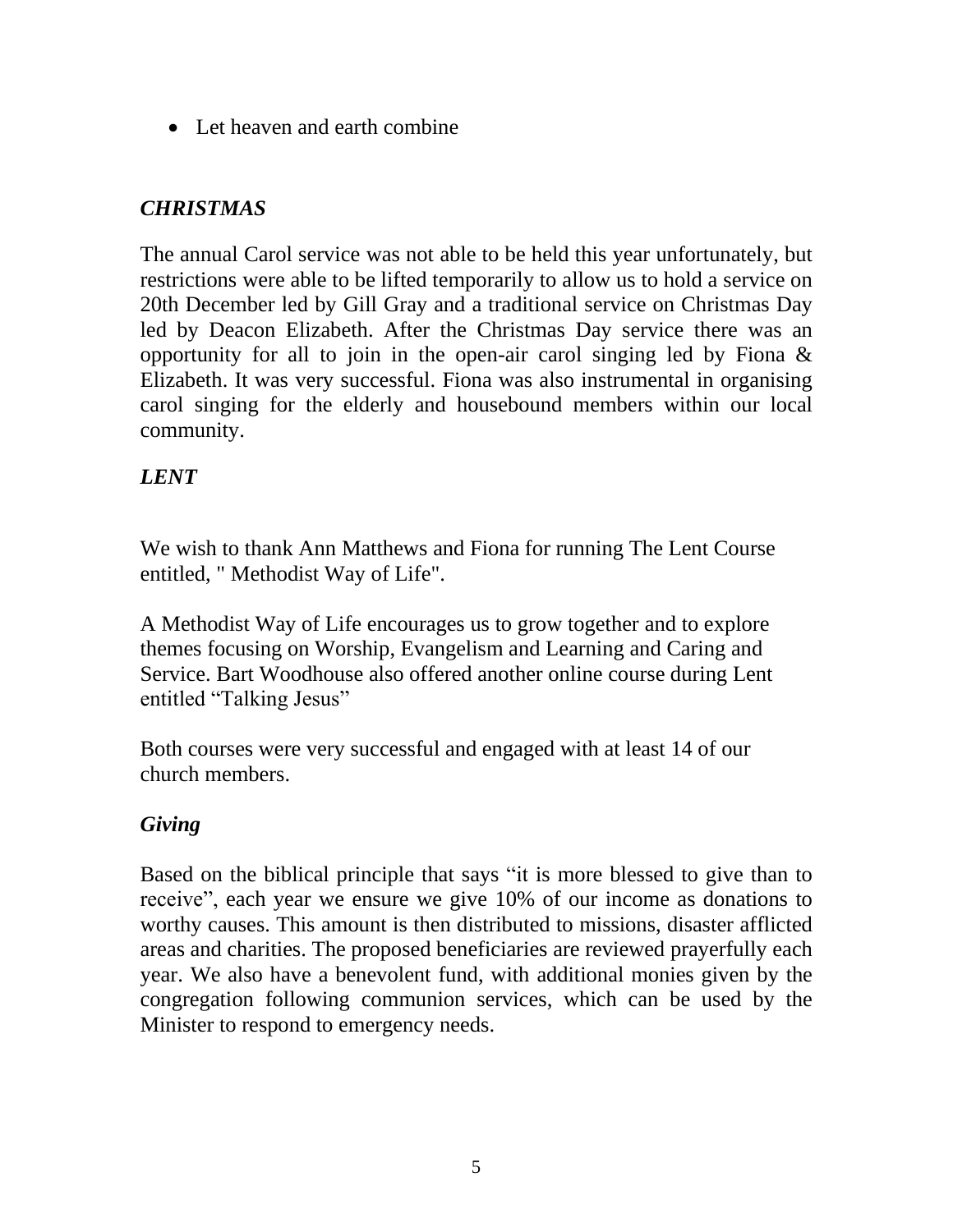## *Members Spiritual Growth*

The effect of COVID-19 on church life has continued to see us having to think differently about how we worship and how we ensure we continue to provide pastoral support to our members and local community.

Connexion set up online worship which is led by the Circuit and has meant we can all continue to enjoy regular Sunday worship via the internet. As part of our pastoral support a small team of volunteers have been sending weekly emails to members which include the links to the online services, prayer bulletins and "Pause for thought", a reflection on the week written by members of the congregation or Deacon Harfleet. For those members of our church who are not able to access the internet, paper copies have been delivered/posted to ensure that we keep in touch with everyone. Our Pastoral Visitors have been keeping in touch with people by telephone and our prayer chains have continued by text message.

#### *The Oasis Fellowship Group*

Our thanks go to Deacon Elizabeth  $&$  Fiona for leading this small fellowship group which regularly meets on Wednesdays at 2 pm where there is meditation on a Christian theme.

The stewards would also like to convey their thanks to various people who are contacting members by phone. This pastoral service is crucial for housebound members and others because of the provision of personal and individual "touch " of this approach.

## *Prayer Ministry*

The Brent offers several different ways in which people are able to pray and be prayed for. During the past year much of the prayer requests have come through the telephone and text chain due to worshipping remotely.

Prayer can also be offered and said through the internet channel when attending the online Circuit services.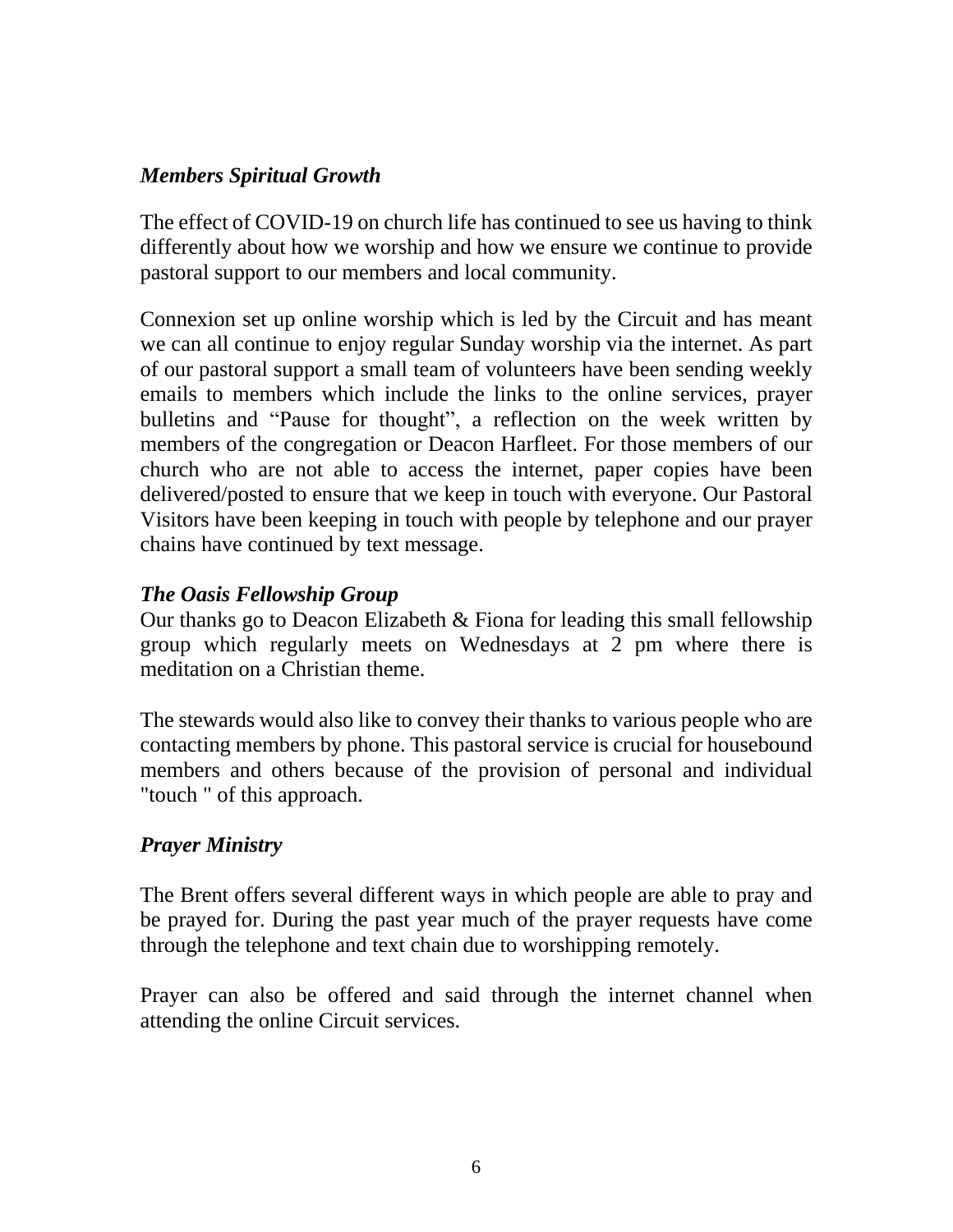## *Evangelism*

Due to the coronavirus pandemic, we were not able to hold Messy Church during this year. We kept in touch with our families and posted suggestions of activities on the church website each month – 'Messy Church at home'. The central Messy Church organisation has been very helpful by adapting materials to make them suitable for use by the families at home.

For Christmas we put together 'Messy Christmas in a bag' for the families, with the materials for activities and ideas for a celebration at home. It was lovely to see the families when they came to pick up the bags – they are missing Messy Church, and it was really good to see them in person. We repeated the Messy Church in a bag for Easter and for the summer holidays.

We continue to pray for our Messy Church families, that they are safe and well and know God's love. We also pray for God's guidance as we prepare to restart Messy Church in September.

#### *Methodist Women in Britain*

As with many of our projects within the church, MWIB has been affected by the Corona virus over the last eighteen months. We would normally be hosting two or three fundraising events each year such as ploughman's lunch and cream teas.

Very sadly our Dear friend and Treasurer Sylvia Durrant passed away in January 2020. She was a valued member of our team and will be missed very much. Unfortunately, we are now needing to decide if we can continue with only four team members who are all in our latter years.

#### *Dartford Foodbank*

We have carried on operating outside handing out ready-made bags but with each client given the choice of 3 extra items of their choice. We have also been blessed with donations from Asda, Sainsbury Dartford and Crayford. Also been given quite a lot of money which we use every week to replace the popular items such as oil, washing powder, nappies to name but a few.

We are still seeing a lot of people and numbers vary from 50 to 75 all with some similar stories and needs.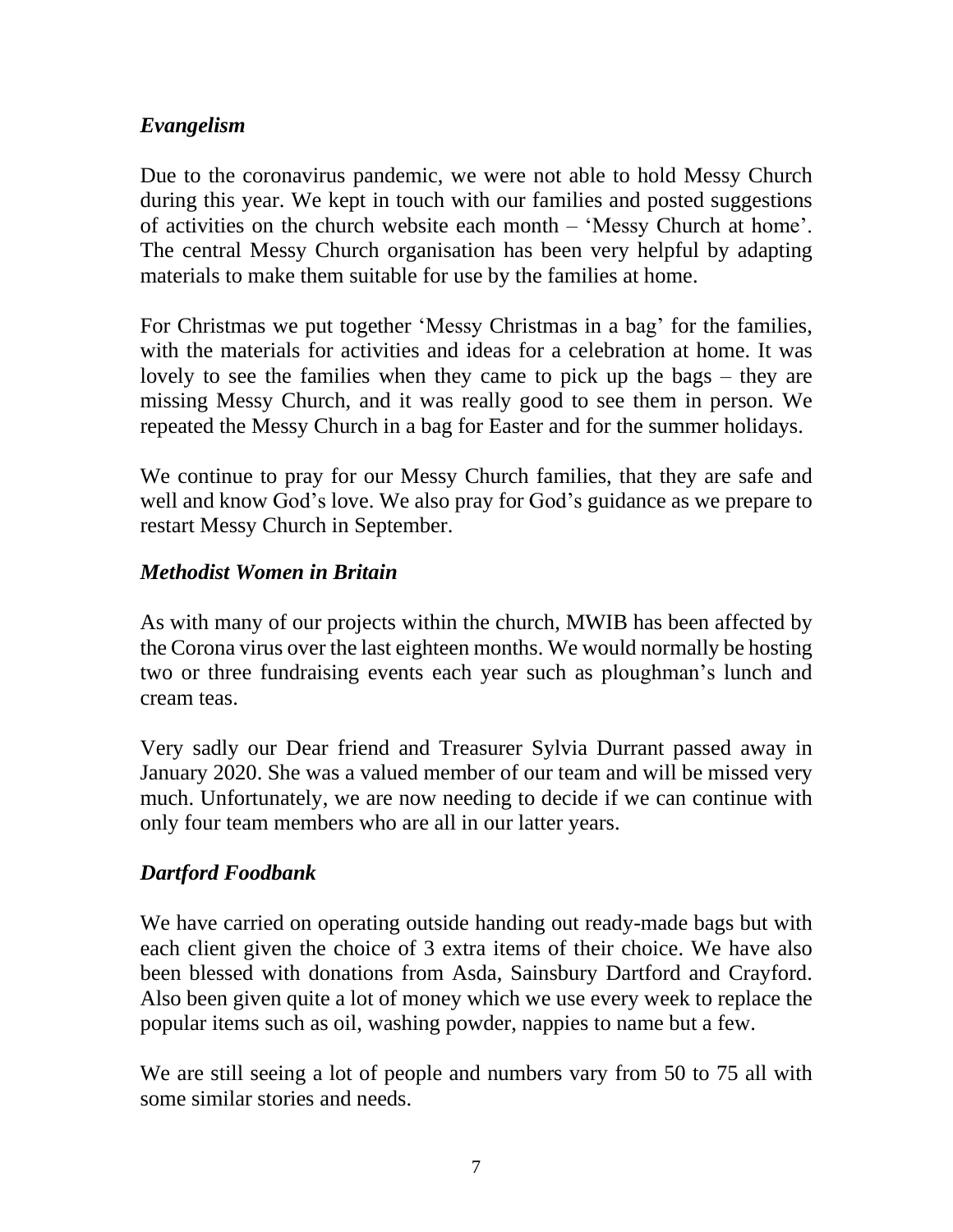Our team of volunteers have been amazing turning up each and every week and we were fortunate that the weather during the winter was mild and not much rain and also, we all kept Covid free.

Not sure about the future but we are hoping we will be moving to new premises.

#### *Winter Shelter*

Since the beginning of 2020 the support from Dartford Borough Council had enabled the homeless in Dartford to be temporally housed both in Gravesend and Dartford, Due to the Covid virus.

Therefore, the Brent and other churches in Dartford were not needed to provide shelter during the winter months. Our project worker Steve Ives continues his work with the support of Porchlight and DBC still providing help for the men in temporary accommodation.

Looking forward - As restrictions are being lifted due to lower risks of Covid, most of the men are now back on the streets of Dartford. We therefore may need to provide some kind of service for them during the coming winter months at the Brent.

#### *Sunday School*

During the past year because of the continuing Pandemic Sunday School has not been able to take place but we continue to support our children and young people to grow in their faith through our prayers and pastoral support to the families.

We have continued to use the resources from Roots to offer activities and worksheets to our families throughout this period when we are unable to meet in person. The church website is updated weekly with links to activity sheets and resources following the Roots theme for children and parents to be able to follow at home.

We pray for God's guidance to show us ways in which we can support our children and young people as we start to think about returning to weekly services and hope that we are able to provide Sunday School once more for our young people.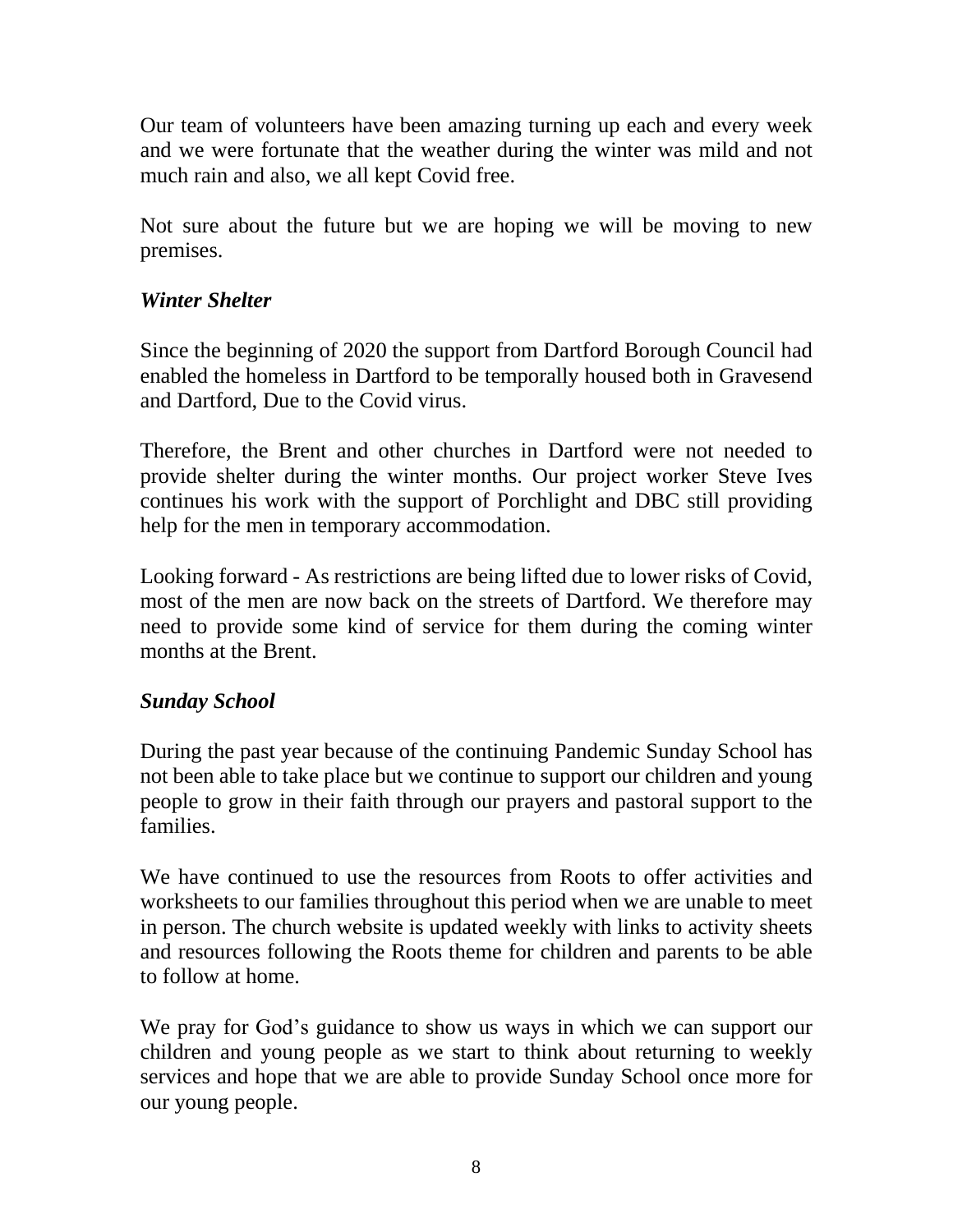We thank the leaders and helpers for all their hard work in preparing sessions and helping with Sunday School. We continue to pray for new families to come to the Brent and join our church family.

## *Equipping and Training*

Our Local Preachers are part of the circuit team of preachers who receive continuous training to equip them to bring God's Word to the churches. Through their preaching, members are blessed and reminded of their responsibilities as followers of Christ.

For most of the past year, we have had 2 Worship Leaders, one of whom plays guitar, but due to Covid, we have only had one other singer and no other musicians to supplement the leading of worship. In the summer of 2021, one of our Worship Leaders moved out of the area, which is a sad loss to the worship team. We now mainly use recorded music and videos to enhance our worship, occasionally led by one or two singers. Over the coming year we will be required to organise more Local Arrangement services, due to the lack of availability of preachers. Our Worship Leader and Stewards will work together with the church family to arrange these services, using and developing available gifts. The sound and projection volunteers are also a much-valued part of the support team.

During the Covid-19 pandemic, we have continued to use Zoom as another means of worshipping together, with a Maundy Thursday service, occasional worship group sessions and regular fellowship groups - one daytime and one in the evening, both fortnightly. An Advent Course was led by Deacon Elizabeth Harfleet and Mrs Ann Matthews and we were joined by friends from Spital Street Methodist Church and St Andrew's United Reformed Church.

The Worship Conference organised by Mission Worship was held online in March and a few of our members attended virtually.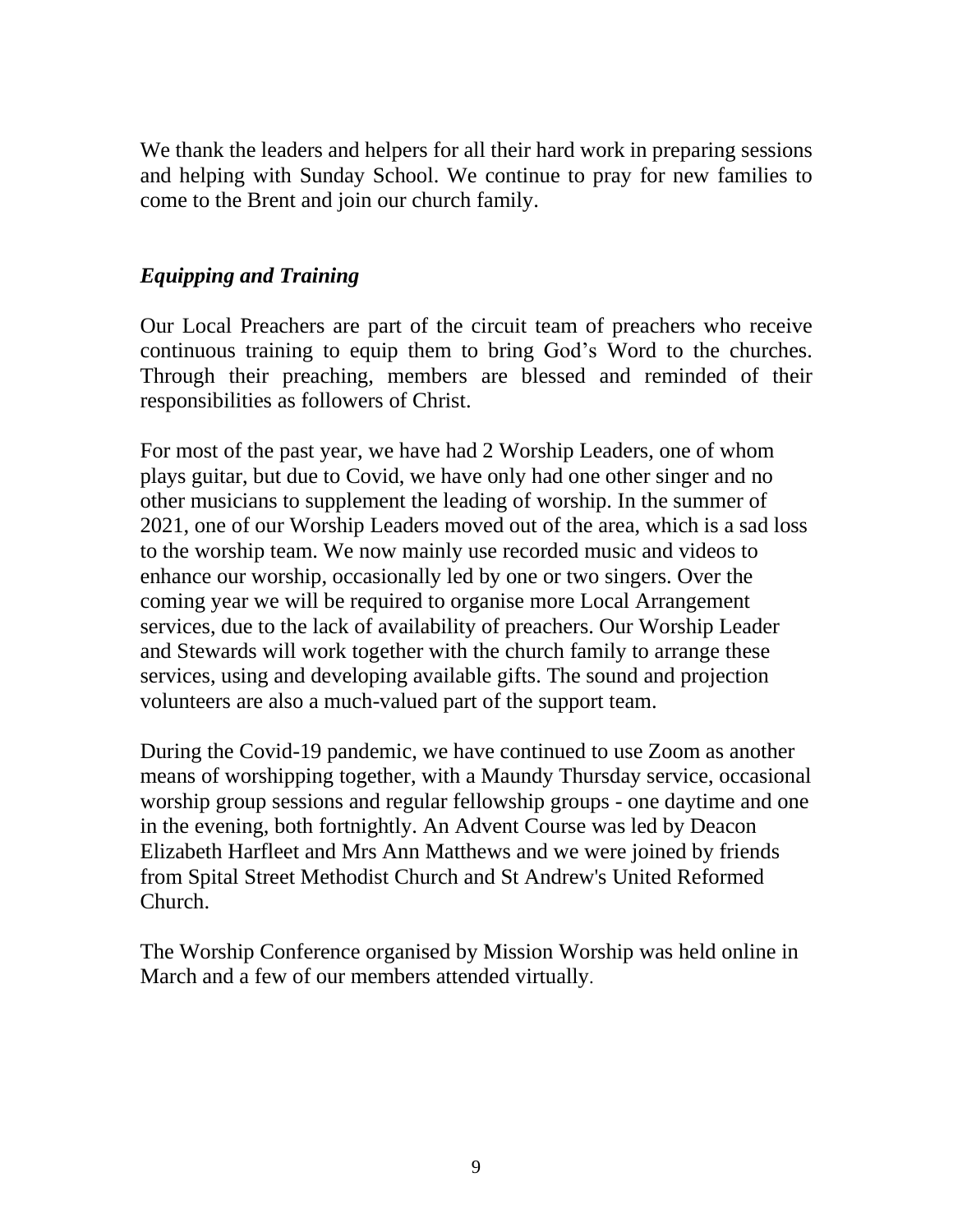# *Safeguarding*

We are blessed with two Safeguarding officers sharing the vital role. They liaise with the Circuit Safeguarding officer to ensure everyone attends safeguarding training as appropriate. Over the last year, the team has:

- Worked collaboratively with the circuit safeguarding superintendent to provide relevant training sessions for members of the church.
- Attended Circuit information sharing workshop.
- Reviewed and approved the church safeguarding policy document.
- Ensured relevant contact details have been placed in clear vicinity for all church users.
- Collated the DBS list of post holder certificates (currently 95% are up to date).
- Relayed updated information with regards to working guidelines, support, and expectations of volunteers.

We are grateful to the safeguarding officers for their dedication to this very important role.

## *Flower Ministry*

Because of Covid restrictions, from March 2020 the Brent was closed for worship for the rest of the Methodist year, therefore there was no need for flowers in the church. Looking forward, we are hoping to start a new Rota for flower donations in the new year of 2022 when we will be able to bring God's beautiful creations back into our church once again.

## *Pastoral Visitors*

It has felt to be a long 12 months due to restricted services continuing throughout the pandemic, but it is great to have been able to be back worshipping and singing these past couple of months. Over the past few months, the church has welcomed a few visitors and one visitor is now a regular attendee coming to church with his children. It is so nice to hear children's laughter in church once again.

More good news - a regular worshipper at Church decided to transfer her membership from another church to the Brent.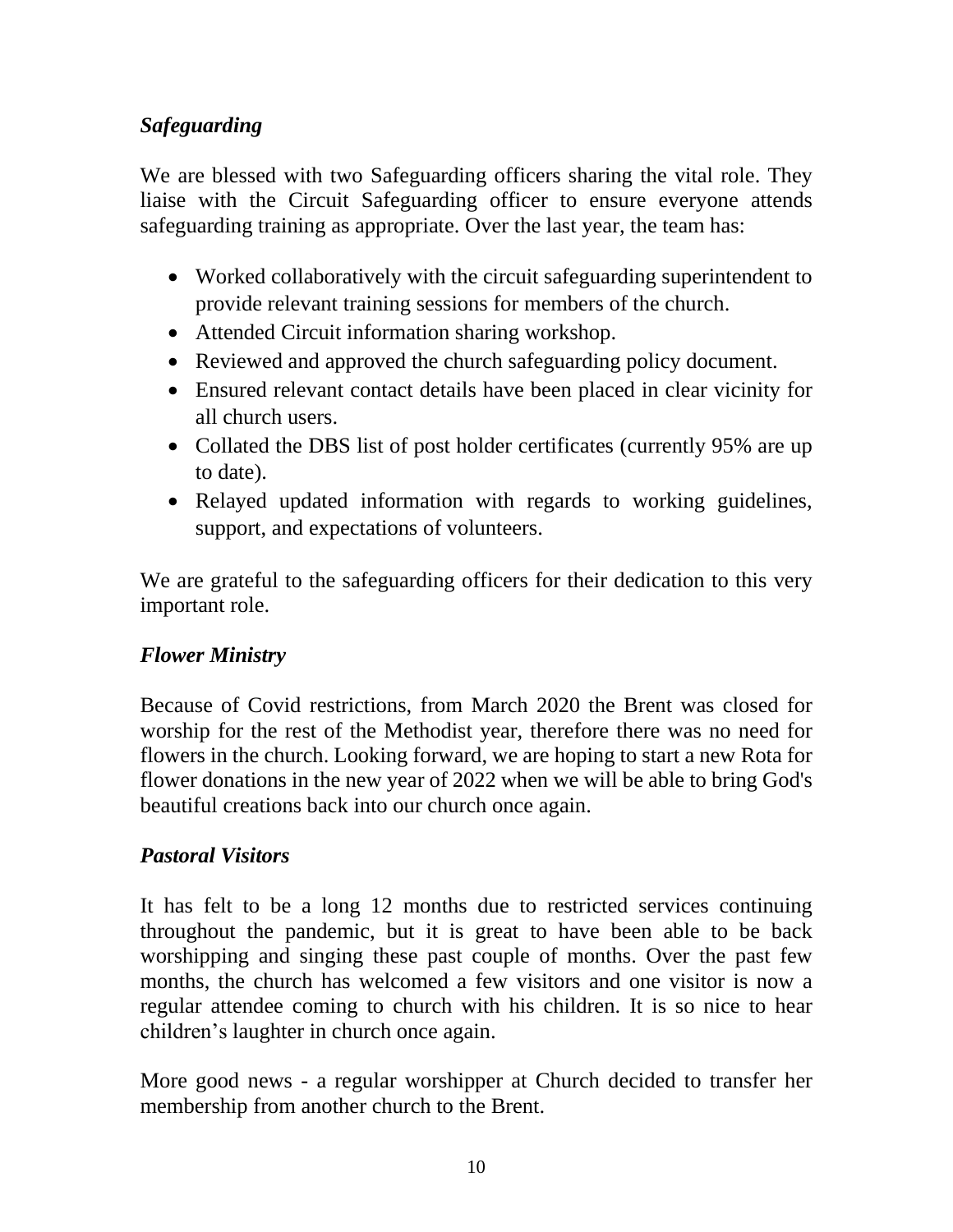Unfortunately, five of our dear members have died earlier in the year, may their gentle souls rest in perfect peace.

John Newton had been a member for many years and had made a great contribution to the development of the church and its members over the years. John had personally supported many families in need in the community and had been a great neighbour, on whom we could rely.

Sylvia Durrant was a very long-standing member of the church. She was always willing to actively take part in the running of the Sunday services. She had contributed to the church "local arrangement services" and until fairly recently, she was on the reading rota, a member on whom you could rely. For many years, Sylvia was also the Brent's Treasurer for 'Methodist Women in Britain'. This organisation is involved in raising funds for numerous deserving causes, one of which is providing funds for a group of destitute women in India.

Both John and Sylvia will be fondly remembered by us all.

We sadly remember Edith Lawrence who also passed away during the year. She was a lovely, quiet and dutiful member of the church, who contributed in various ways. She was a member of the prayer team, offering prayers to members of the congregation that required personal prayers after the church service. Edith also led a house group. She will be missed by everyone.

Other names that must be mentioned are Fetsum Robson and Mary Ticehurst. Fetsum passed away in January. Fetsum, affectionately called Lily, was involved, occasionally, in making meals for the Winter Shelter. Mary passed away later on in the year. She was a quiet member of the church. She was devoted in her worship and attended the services regularly. They both will be sadly missed by all.

Also, a long standing and a very active member of the church withdrew his membership from the Brent.

In the last year, the Pastoral Secretary has helped to coordinate the Pastoral Visitors and organised virtual meetings as required for the important role they play in the life of the church. The Pastoral Visitors are the first point of contact for members, who through them ensure information needing urgent attention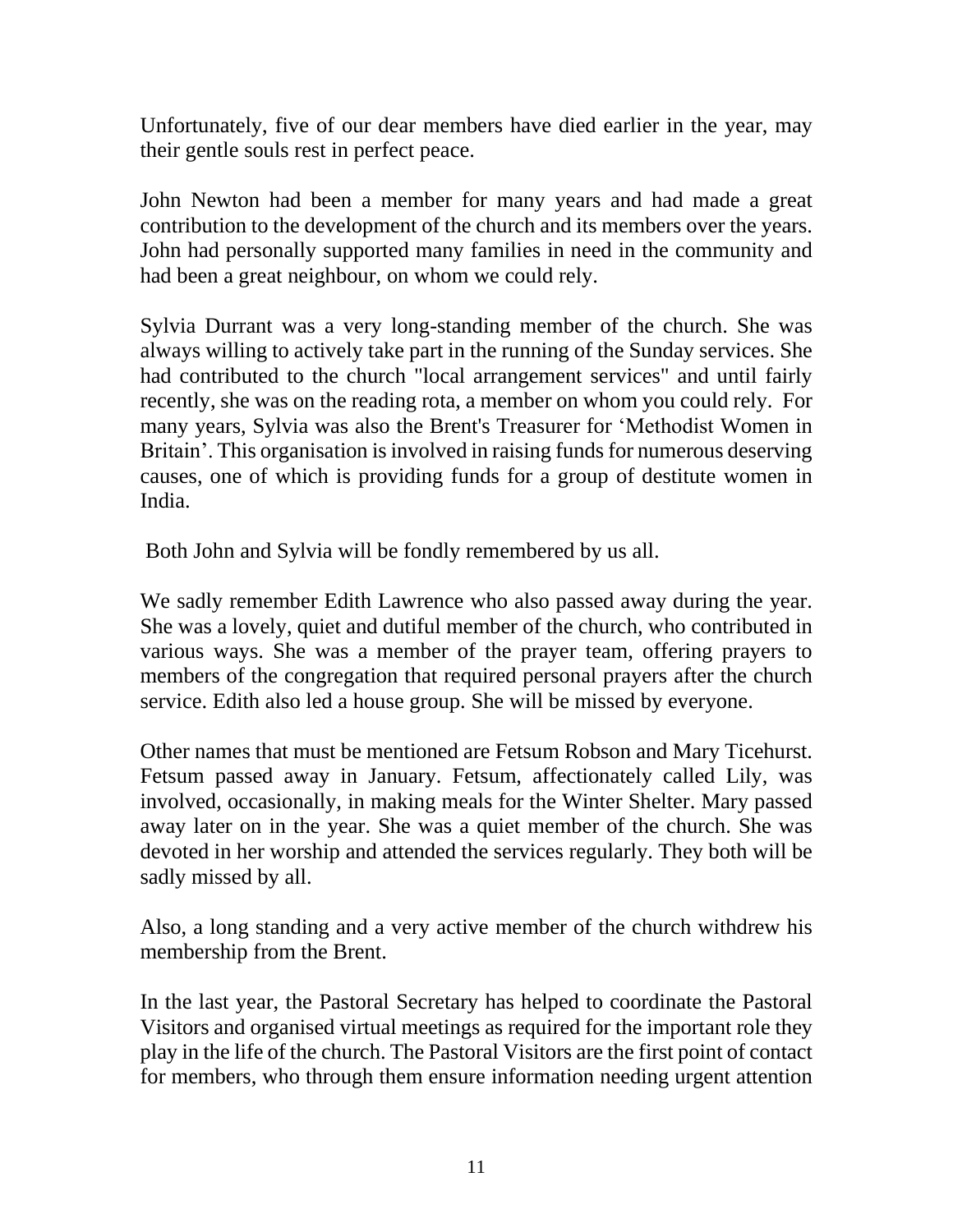is passed on to the Minister. The Pastoral Visitors continue to be in contact with members/ non-members through phone calls, cards and visits.

Due to the COVID restrictions which were only recently eased, there have been no baptisms or marriages conducted in the church yet.

We hope in the coming year, as the church returns to weekly services that we will have more people joining us and hopefully some guests will decide to become members of the Brent.

# *Looking Ahead*

As we start a new year, as a church we continue to face many changes and challenges in the way that we will worship but we are hopeful that with the reduction of national restrictions that we are able to resume weekly services. On Sunday  $5<sup>th</sup>$  September 2021 we will move from fortnightly to weekly services and will be able to sing and worship together once more. Through the use of technology we will utilize the ability to have virtual sermons from local preachers and Ministers some of whom are still unsure as to resuming preaching in person but it will still be in the presence of God.

Deacon Elizabeth Harfleet will continue as our Minister with Rev. Tony Graff supporting as our Presbyter. We are one of six churches that Rev. Graff has responsibility for so this will bring its own challenges to our Leadership team when planning services.

We pray that God will guide our Leadership team in the decisions being taken with regards to continuing to worship on a weekly basis with an everdecreasing number of volunteers able to assist with all the various tasks that are required to ensure the church is open and all runs smoothly each week.

We continue to pray that our members will return to church along with new members joining and bringing a vibrancy to our church once more.

We are incredibly grateful to our members who freely give their time to support the Church in many ways, producing weekly notices, helping with the different groups and serving on committees. Their love of God is evident in their desire to serve the Church and wider community.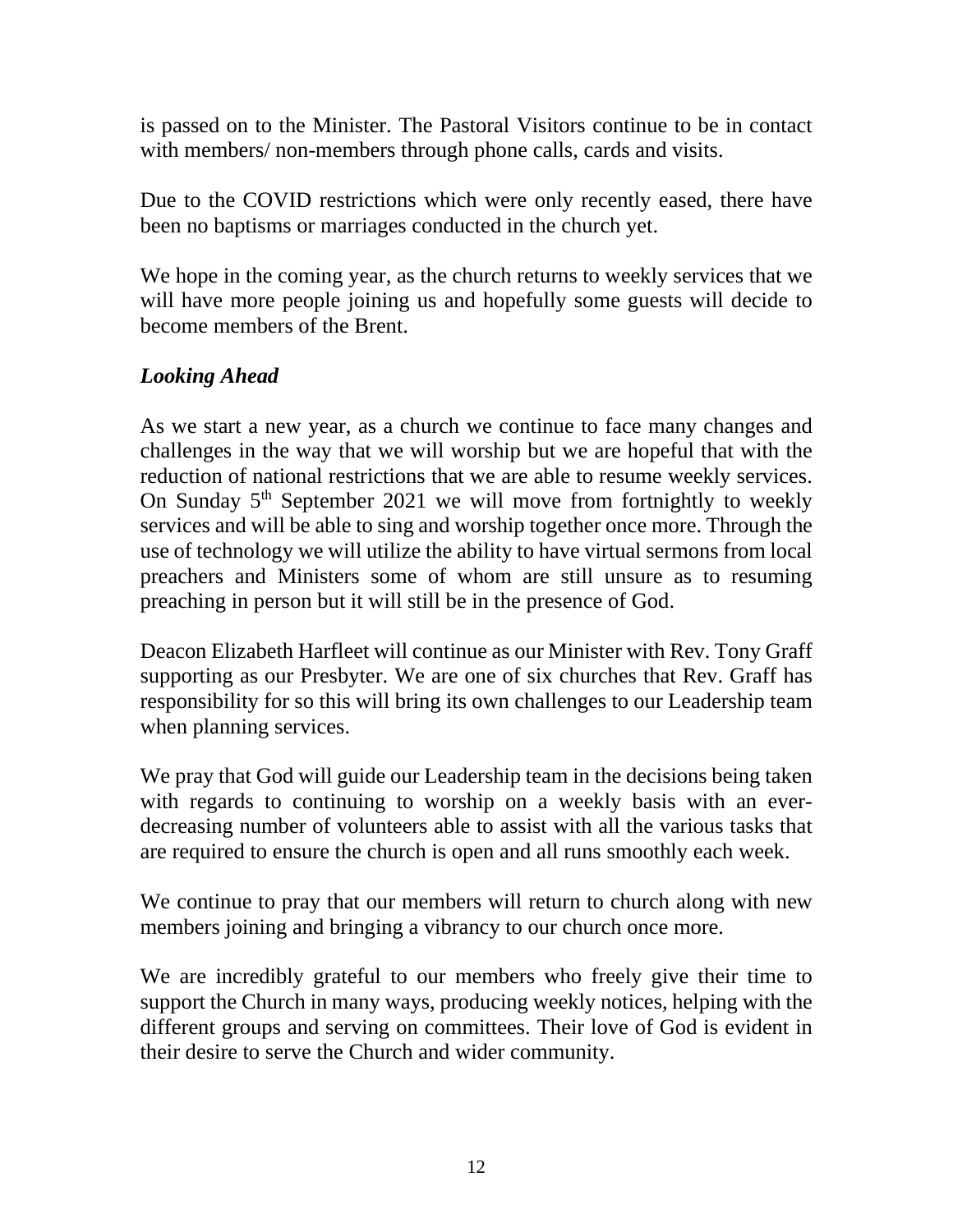# *Ebbsfleet Community Church (ECC), as a Class of The Brent Methodist Church*

# **Church Life Update**

As the pandemic has eased, we have begun to meet in person outdoors around the community garden project. This has enabled us to meet most Sundays from June. We have continued our online prayer meeting each Sunday evening and our two Connect Groups. The Friday Connect Group has been meeting in person since the end of June. We had a successful church fellowship meal at the beginning of September and plan to make "table fellowship" a significant part of our pattern of church going forwards.

## **Mission Update**

The Community Garden Project has continued to be a focal point for us engaging with several members of the wider community and will be the foundation of other missional opportunities going forwards now the restrictions have eased. The Ebbsfleet Development Corporation (EDC) is keen for the church to take on the management of future communal garden and allotment space within the wider development in the next 18-24 months.

We are running an Alpha Course in the Hive shopping area (Northfleet) and reaching out to the community in that area. We have gathered a group of 10 people doing the course. We are also in conversation with Rochester Prison to resume delivering Alpha there from January 2022 and plan to support Strood Methodist Church and Gravesend Methodist Church in delivering an Alpha course again in the early part of 2022. As a church plant in Ebbsfleet we will have a second "in person" course running alongside the courses at Strood and Gravesend with a view to a joint Holy Spirit Day sometime in March.

We also ran the "Talking Jesus" Course in the circuit as a Lent Course in early 2021.

We ran a successful Christmas Food Hamper give away in partnership with Manor Primary School Swanscombe in 2020, supplying 30 generous boxes of food and treats to families in need or crises linked to the school. We plan to work with the school again this year to see if a similar project is needed and can be delivered again.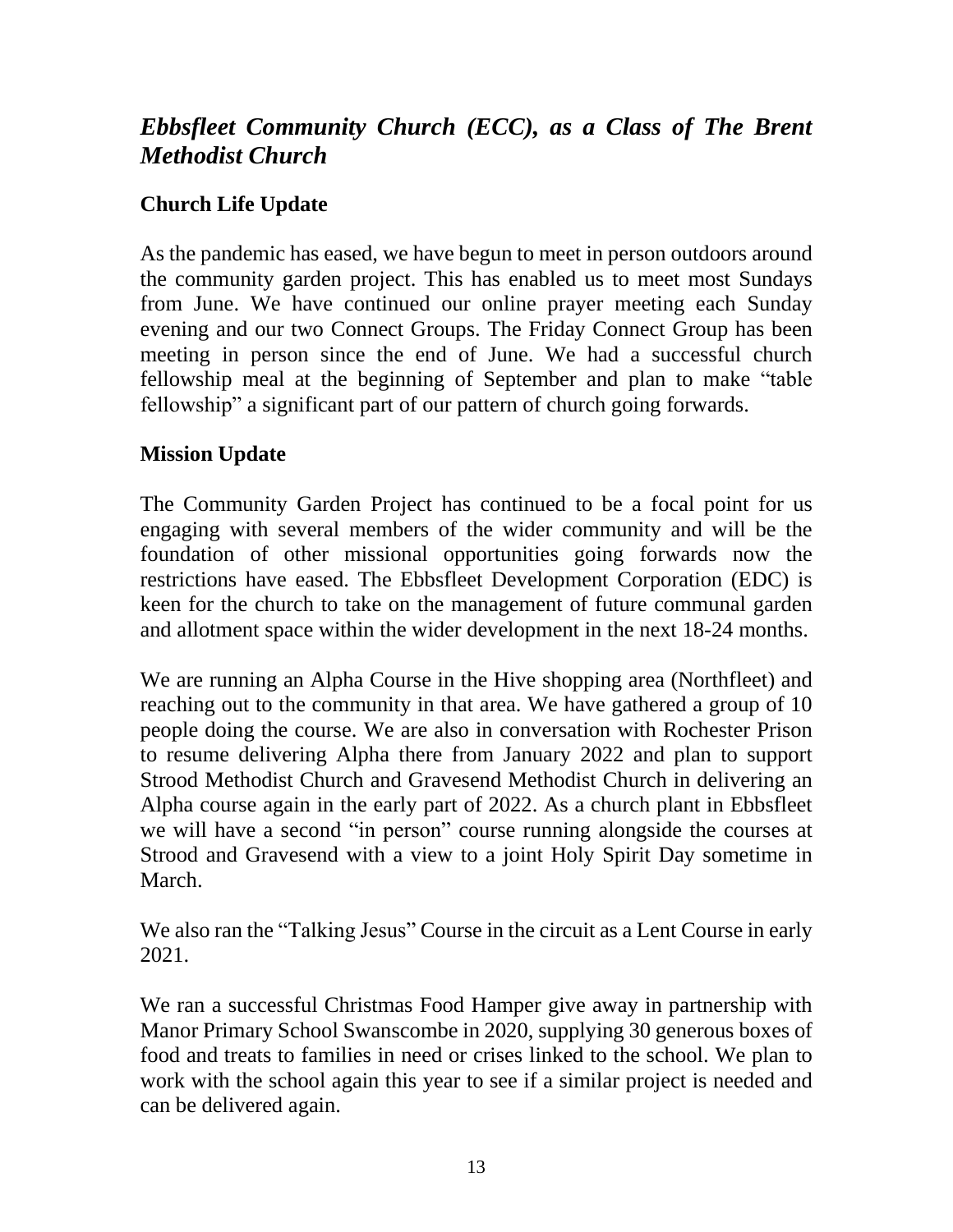# **Financial Update**

Detailed Financial Update can be obtained by contacting Simon Pooley.

N.B. We have given £7200 into Circuit funds as a recognition of our informal membership and £1143 in various donations to predominantly Christian charities but also small amounts to those in hardship linked to the Dartford Foodbank.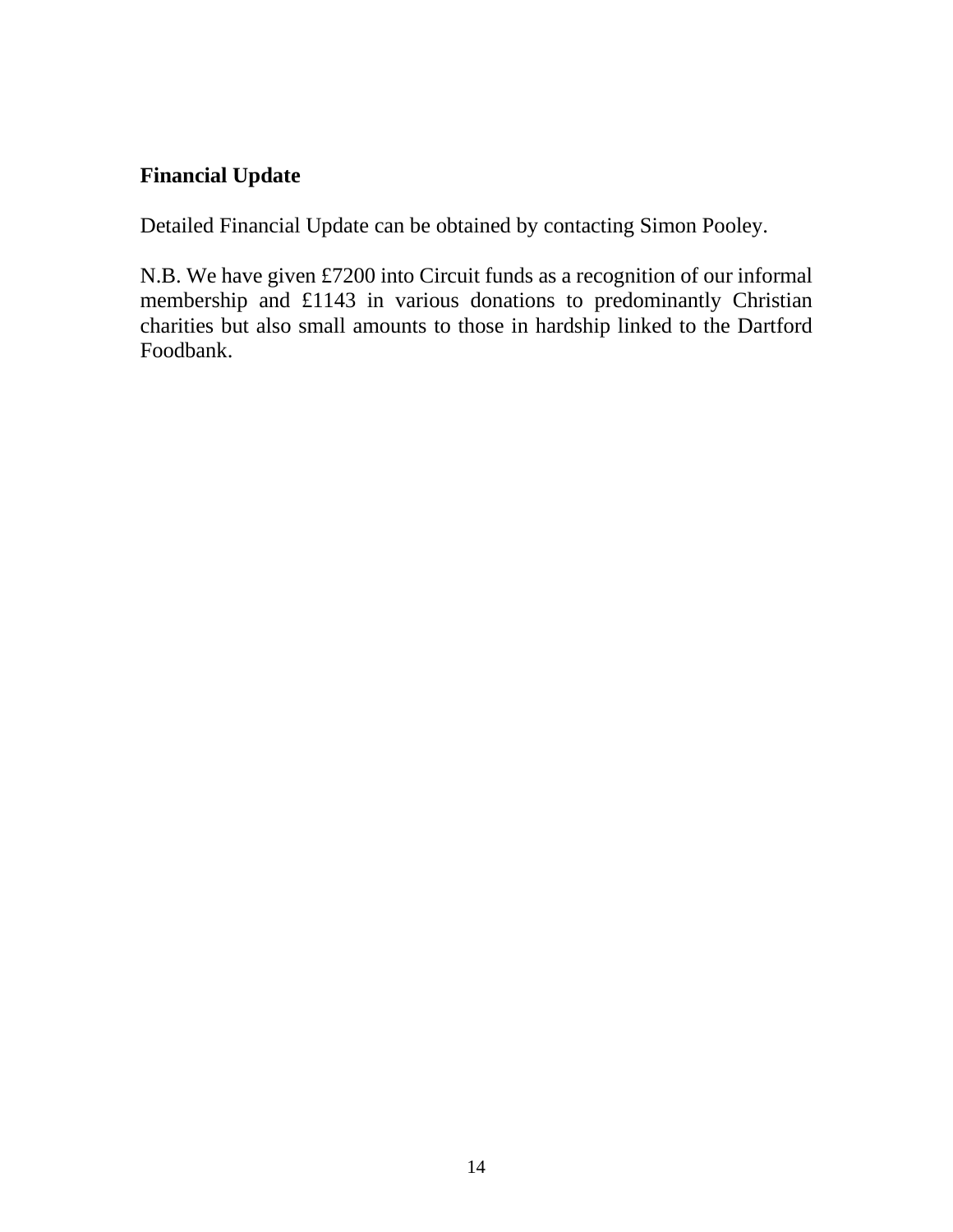## **BRENT METHODIST CHURCH FINANCIAL REVIEW OF YEAR ENDING 31st August 2021**

Full details of the Church Accounts are contained at the end of this review.

The surplus overall for the year was £2,863.94 which represents a significant decrease of about 504% on last year's deficit of -£711.60 to a positive figure. The surplus figure is a welcome and positive development compared to what was expected in the budget. The year's budget had indicated a deficit of - £22,368.26 which was partly due to the expected renovation works at 46 Blenheim Road. However, a combination of increased income in certain giving categories and reduced expenses than budgeted in several other categories contributed to the final figure.

Looking further into this year's surplus of £2,863.94 would highlight a lot of the categories with significant changes from last year's report which would make for better understanding of the accounts by anyone interested and which can be attributed once again to the period of restricted activities due to the Covid-19 pandemic.

The year has again seen a significant negative trend of lows in both income and expense categories. Figures from the income show a decrease in total income from last year of 5% with some of the below major changes explaining this position:

- a. Anniversary and Gift Day decreased by 100% as none received.
- b. Gift Aid Recovered from HMRC decreased by 24%
- c. Benevolence giving decreased by 81%
- d. Church Funds decreased by 100% as none received
- e. Gift Aid giving decreased by 100% as none received
- f. Playgroup Rent increased by 101%
- g. Interest income decreased by 76%
- h. Other Rent in Church Rentals decreased by 60%
- i. Phone and Photocopier Income increased by 973%

Figures from the expenses also show a decrease in total resources expended by 9% from last year with some of the below major changes explaining this position: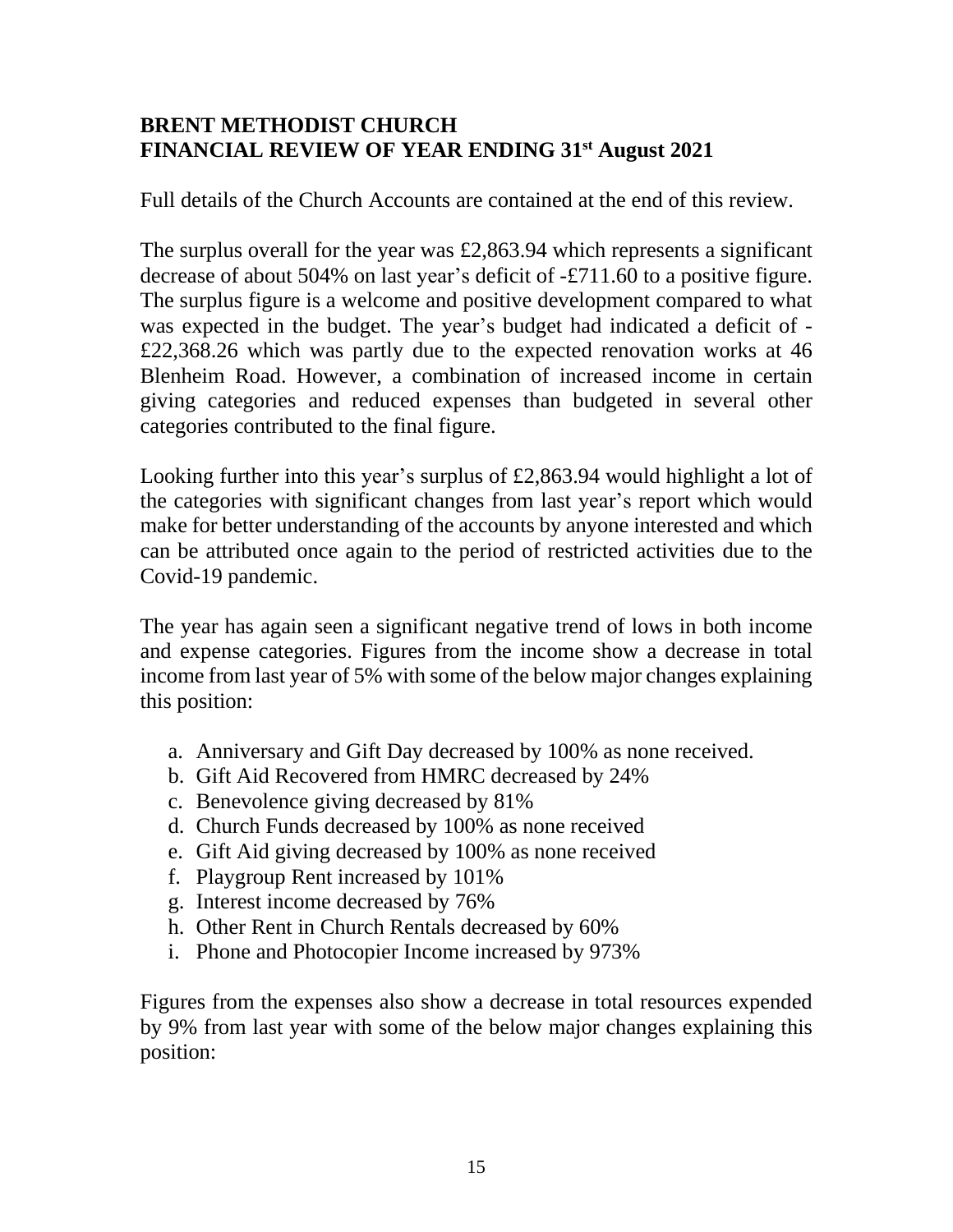- a. Messy Church expenses decreased by 46%
- b. Stationery increased by 78%
- c. Flat repairs increased by 500%
- d. 10% giving decreased by 65%
- e. Ministerial expenses decreased by 75%
- f. Miscellaneous expenses decreased by 38%
- g. Photocopier rental and service costs decreased by 56%
- h. Photocopier paper increased by 50%
- i. Cleaning services decreased by 100% as none was required
- j. Cleaning materials decreased by 45%
- k. Copyright permission decreased by 66%
- l. Gardening increased by 29%
- m. Property repairs and renewals decreased by 33%
- n. Window cleaning decreased by 50%
- o. Publicity increased by 54%
- p. Treasurer's expenses decreased by 24%
- q. Church Utilities Electricity decreased by 42%
- r. Church Utilities Water increased by 109%
- s. Church Telephone increased by 86%
- t. Flowers and presents decreased by 69%
- u. Benevolence fund decreased by 74%
- v. Rented Houses repairs increased by 340%
- w. Rented Houses Insurance increased by 75%
- x. Rented Houses Council Tax increased by 2312%

The financial state of the Church remains healthy with positive bank and deposit balances starting the new financial year. The operational budget for the new financial year shows a surplus of  $\pounds$ 1,247 which is a positive when compared to last year's deficit budget. A factor that has contributed to this surplus is the expectation that normal services will continue weekly for the foreseeable future with the expected continued ease on the pandemic restrictions. It is also hoped that as usual, some of the other budgeted expenses might not be utilised which would in turn have a positive impact on the surplus figure. In addition, church workers and trustees with various responsibilities are always made aware to continue in their efforts to both watch and manage expenses in order to keep these at a reasonable level.

With the anticipated effective expense management and God's guidance and favour, it is hoped for another positive end to the financial year.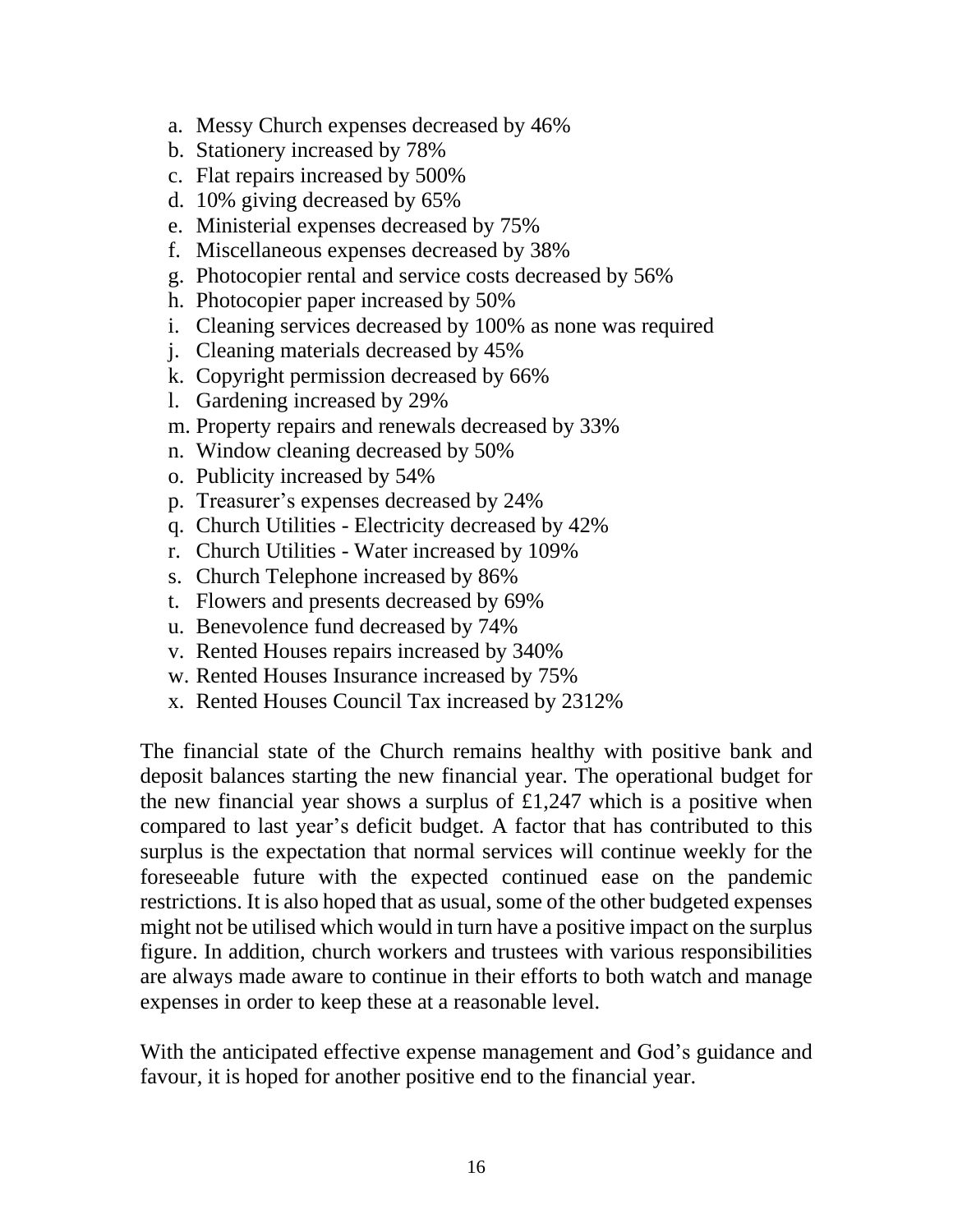#### **The Church has two main Trust Funds as follows:**

Sale of House Trust Fund holding **£23,648.62** as of 31<sup>st</sup> August 2021. This money has come from the sale of one of the houses left to the Church by Mrs Westcombe in the year 2002 and also proceeds from the premium received on the leasehold extension on Colney road flat. These houses were left to us for the 'benefit, continuation and furtherance of Methodism in the Newtown area of Dartford.' The funds within this account are deemed to be restricted and Church Council has agreed that this capital fund should be used for outreach projects. TMCP have confirmed this fund can also be used for Property Schemes or for the promotion of the work of God. The interest from this account is transferred to the Deposit Account.

#### The Hodson Trust fund **(£1,200.00).**

This a permanent endowment fund, whereby only the interest can be used and is credited to the Deposit account. The capital sum cannot currently be spent but with the adjustment in charity law and due to the amount of the endowment fund, future consideration of it's liquidation will be looked into.

The Church has two other accounts (Current Account and Deposit Account). These accounts are used for the day to day running expenses of the Church, such as Circuit Assessment, salary of the cleaner, utilities etc.

## **Depreciation Policy**

Church Council has agreed the following depreciation policies on new equipment:

Five years for electrical equipment at 20% for each year.

Ten years for furniture etc. at 10% for each year.

## **Property Valuations**

The letting agent provides property valuations on the three houses and flat in August of each year. They are provided on the basis that the properties are being sold on the open market as unoccupied.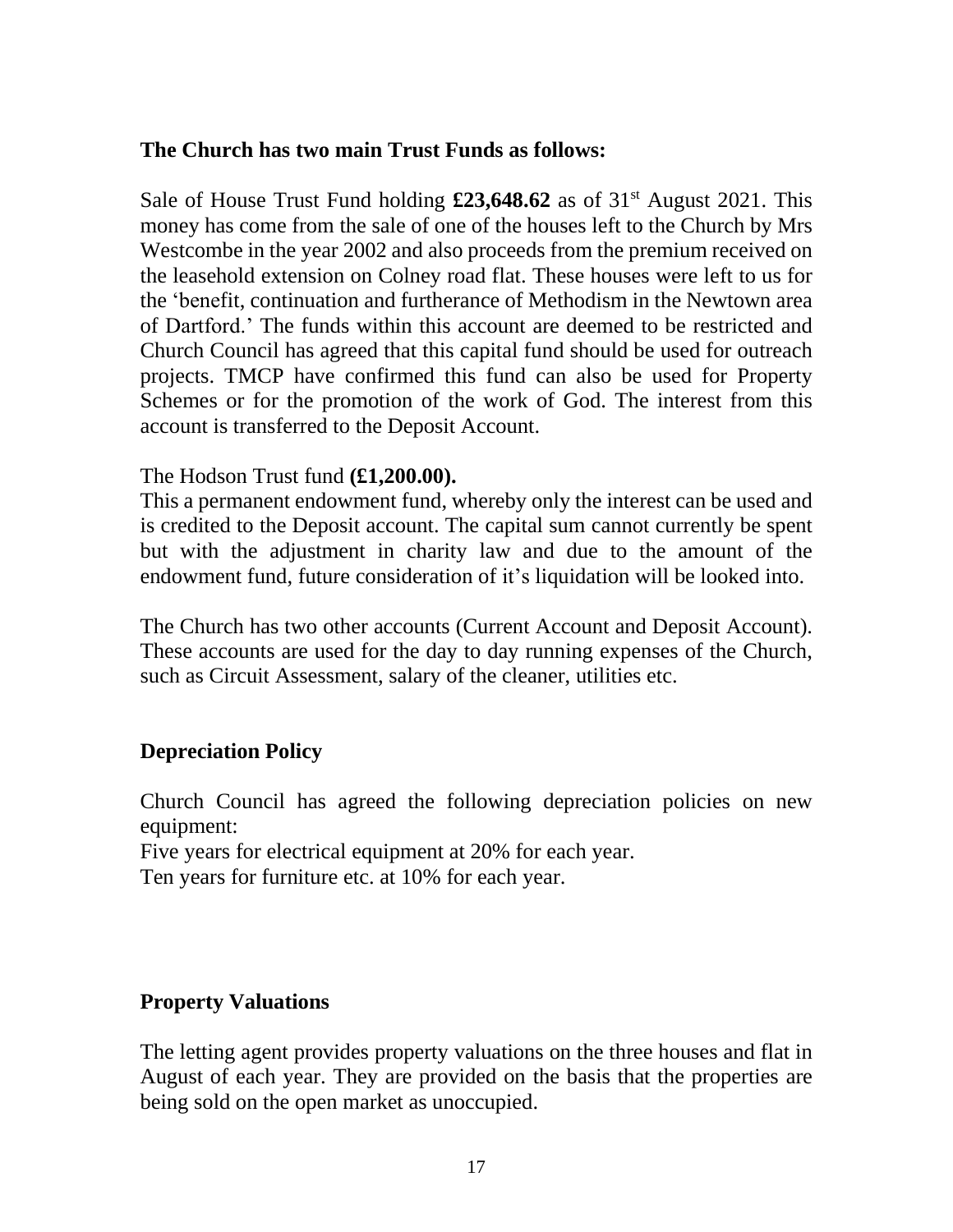## **Reserves Policy**

The Charity's Reserves Policy deals with: Our General Fund (Current Account and Deposit Account) Other Funds also held which are NOT covered by our reserves are:

-Sale of House (Westcombe Fund) CFB12815 -The Hodson Trust CFB17346

# **Our Reserves**

## *Our General Fund*

The trustees aim ideally to hold in reserve sufficient money in our general funds to cover six month's budgeted expenditure i.e. £46,628.00

The reason for this is fourfold this year:

- a. The church needs around one month's expenditure in reserve as working capital to cover normal monthly running costs which is £7,228 according to our current budget.
- b. To cover our commitment to the Diaconal payments of £7,500
- c. To cover six months of circuit assessment (£20,000) and emergency or unexpected repairs to the Church and the houses of (£5,000).
- d. To support the gifting of 10% of Church Income to worthy causes currently set at £6,900 for this year.

The general fund is currently sufficient to fulfil these needs.

Other Funds held for specific purposes:

#### **Sale of House (Westcombe Fund) CFB12815**

This fund holds the legacy from the Houses given to the Brent by Mrs Westcombe 'for the benefit, continuation, and furtherance of Methodism in the Newtown area of Dartford' in addition to the premium received from the leasehold extension request on the Colney Road flat. Church Council has agreed to fulfil the spirit in which the legacy was given and use this money for Outreach Projects. This is held by The Trustees for Methodist Church Purposes (TMCP) as a restricted fund. TMCP have confirmed this fund can also be used for Property Schemes or 'for promotion of the work of God in the relevant organisation'.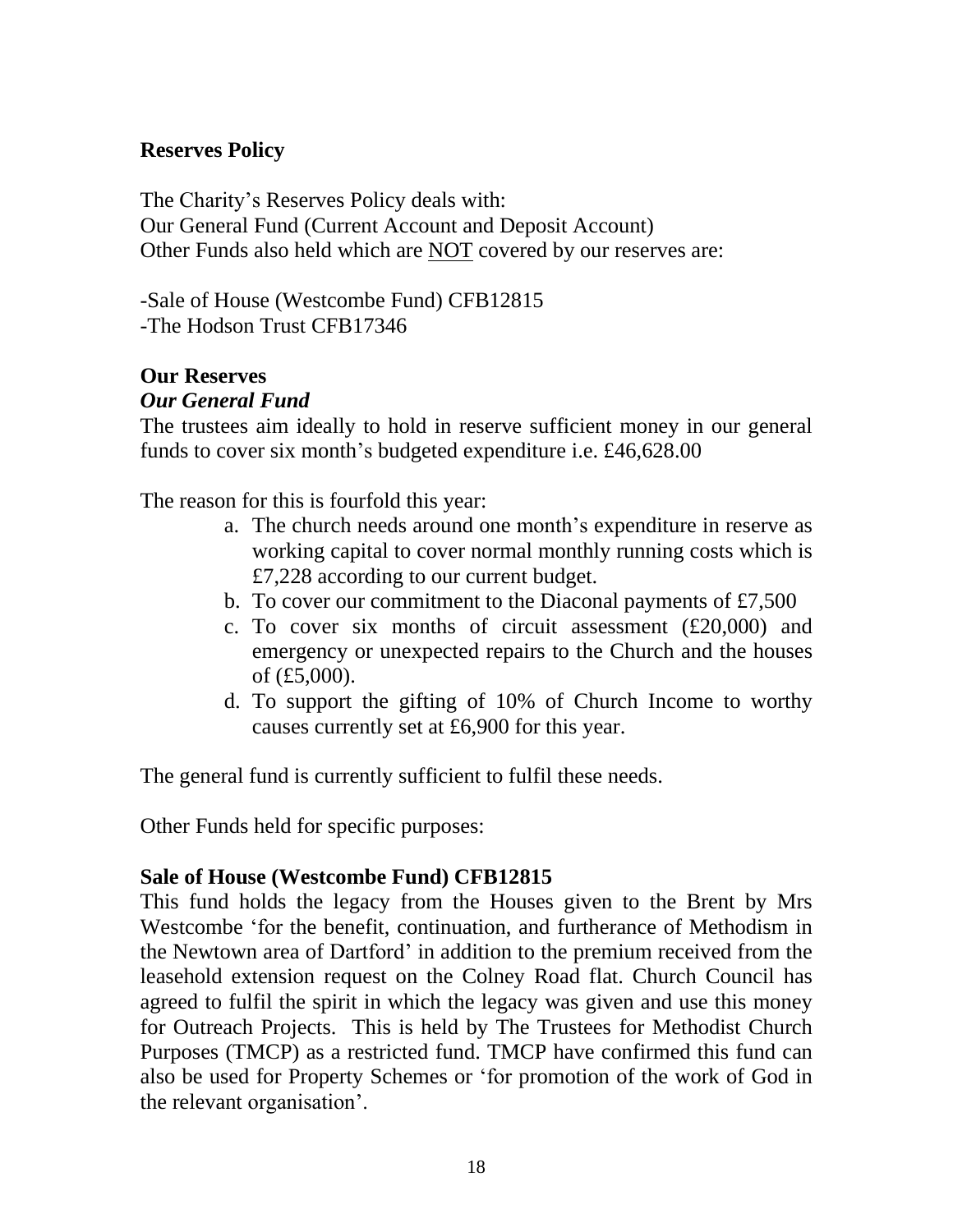## **The Hodson Trust CFB17346**

This is an Endowment Fund and therefore we can only use the interest, which is credited to the general fund.

#### **Risks**

The risks facing the church are reviewed at each Property & Finance and Council Committee meetings and include:

*Loss or Damage to Buildings*: This risk is addressed through insurance cover.

*Personal Liability of Managing Trustees (i.e. members of the Church Council:* This risk has been addressed through Trustee Indemnity Insurance.

*Legal and Reputational Risks associated with working with children*: The Methodist Church has a Connexional 'Safeguarding Policy to which Brent Methodist Church subscribes. There is a continuous programme to ensure that up to date checks are made via the Disclosure and Barring Service on anyone in regular contact with young people through Church activities.

*Health and Safety*: The risk is addressed by members of the Property Committee carrying out regular health and safety checks. Additional precautions as a result of changes in Fire Regulations have been implemented.

Financial loss which is addressed through appropriate financial controls and procedures.

In summary, the trustees have assessed the major risks to which the Charity is exposed and are satisfied that systems are in place to mitigate the Charity's exposure to major risks.

## **Investment Policy**

A low-risk policy is maintained. The Deposit Fund administered by the Central Finance Board of the Methodist Church is utilised to deposit any funds surplus to the Brent's immediate requirements.